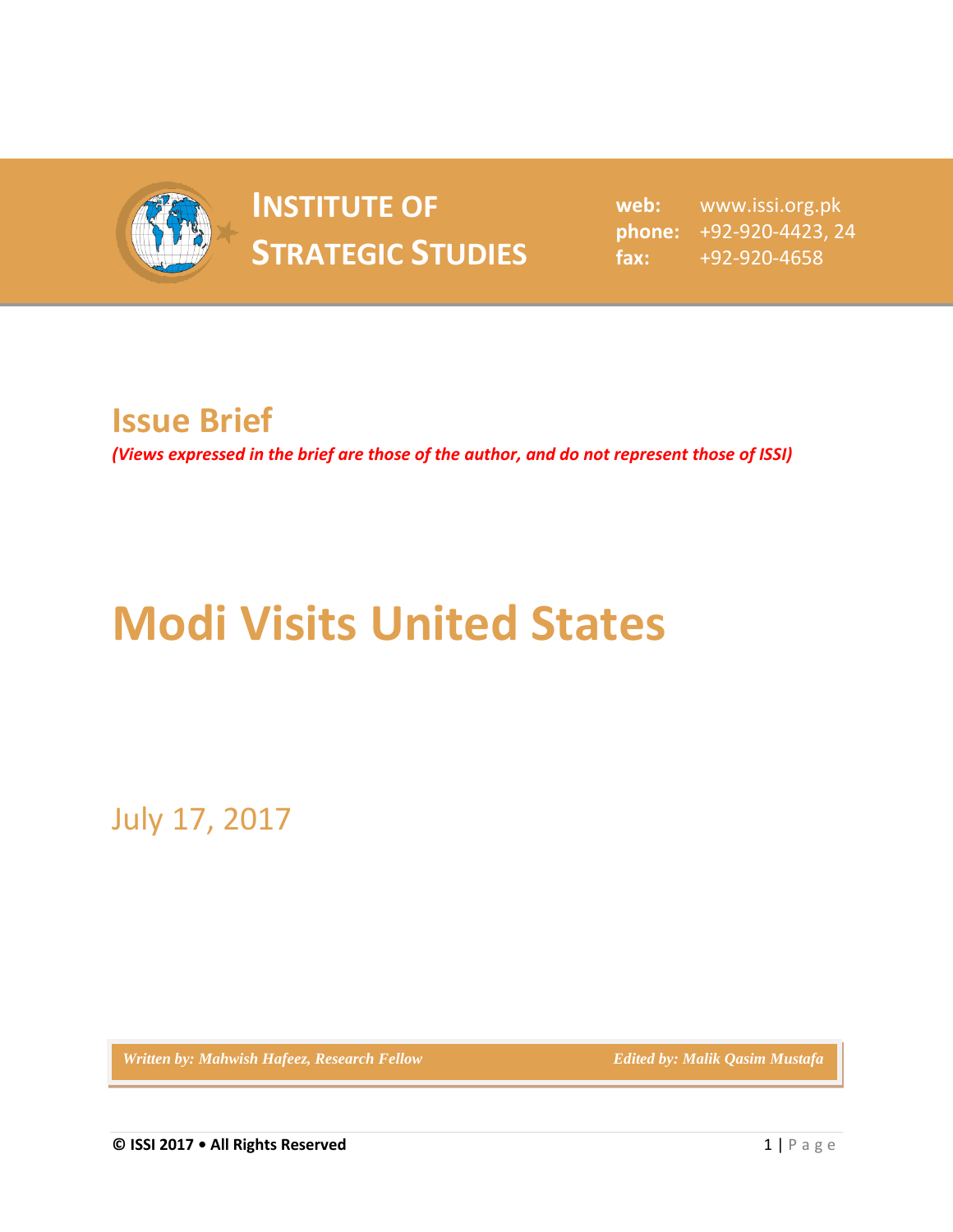**The Indian Prime Minister, Narendra Modi, after completing his four nation tour of Europe embarked on yet another trip - this time to the capital of the most important country of the world, the US. The two days visit that took place on June 25-26, 2017 was at the invitation of newly elected American President, Mr. Donald Trump.** 

Prior to the visit, there was a lot of scepticism in India on whether Trump would follow the footsteps of President Obama and choose to work closely with India or takes a totally different path. This scepticism existed because though on some issues, there were some very positive signals conveyed by Trump before the elections took place but on other issues, Trump was seen as adopting policies, which could put a reverse gear on Indo-US relations. For example, during his election campaign, Trump had called Modi a "great man"<sup>1</sup> and promised that under his administration, India and the US would be "best friends".<sup>2</sup> Prior to this visit by Modi, both leaders had telephonic conversation on at least three different occasions. First call was made by Modi to congratulate Trump on winning the elections. The subsequent calls were made by Trump, one after assuming his new role as the President of the US and second to congratulate Modi on winning State elections in Uttar Pradesh, with a decisive majority that was seen in 30 years. $3$ 

But on the other hand, there were issues that were seen as potentially harmful for the future Indo-US relations that have been built over the years. Climate change was one such issue. While announcing his country's withdrawal from the Paris Agreement, Trump was critical of India saying that "India makes its participation (in the Paris Agreement) contingent on receiving billions and billions and billions of dollars in foreign aid from developed countries."<sup>4</sup> Secondly, Trump's "America First" agenda and his decision to curb H-1B visa is also expected to damage India's US\$150 billion technology sector.<sup>5</sup> In addition to that, Trump also made some statements that were not viewed very favourably in India. During his election

 $\overline{1}$ "Donald Trump calls Narendra Modi a great man, promises close relationship with India if elected," *Indian Express,* October 16, 2016, at *http://indianexpress.com/article/world/world-news/donald-trump-promises-aclose-relationship-with-india-if-elected-3085382/*

<sup>2</sup> Ibid

<sup>3</sup> "Narendra Modi's B.J.P Party wins big in Uttar Pradesh, India's largest State," *New York Times*, March 11, 2017, at https://www.nytimes.com/2017/03/11/world/asia/narendra-modis-party-wins-big-in-uttar-pradeshindias-largest-state.html

<sup>4</sup> "Donald Trump dumps Paris climate pact, attacks India; Modi vows to protect environment," *Hindustan Times*, June 2, 2017 at http://www.hindustantimes.com/world-news/donald-trump-dumps-paris-climate-agreementattacks-india-modi-vows-to-protect-environment/story-nWXYn0si9nnQTizqN0Cg9N.html

<sup>5</sup> "Indian tech boss: Trump's H-1B visa curbs 'will hurt'," *CNN*, May 29, 2017, http://money.cnn.com/2017/05/29/technology/trump-h1b-india-tech-mahindra/index.html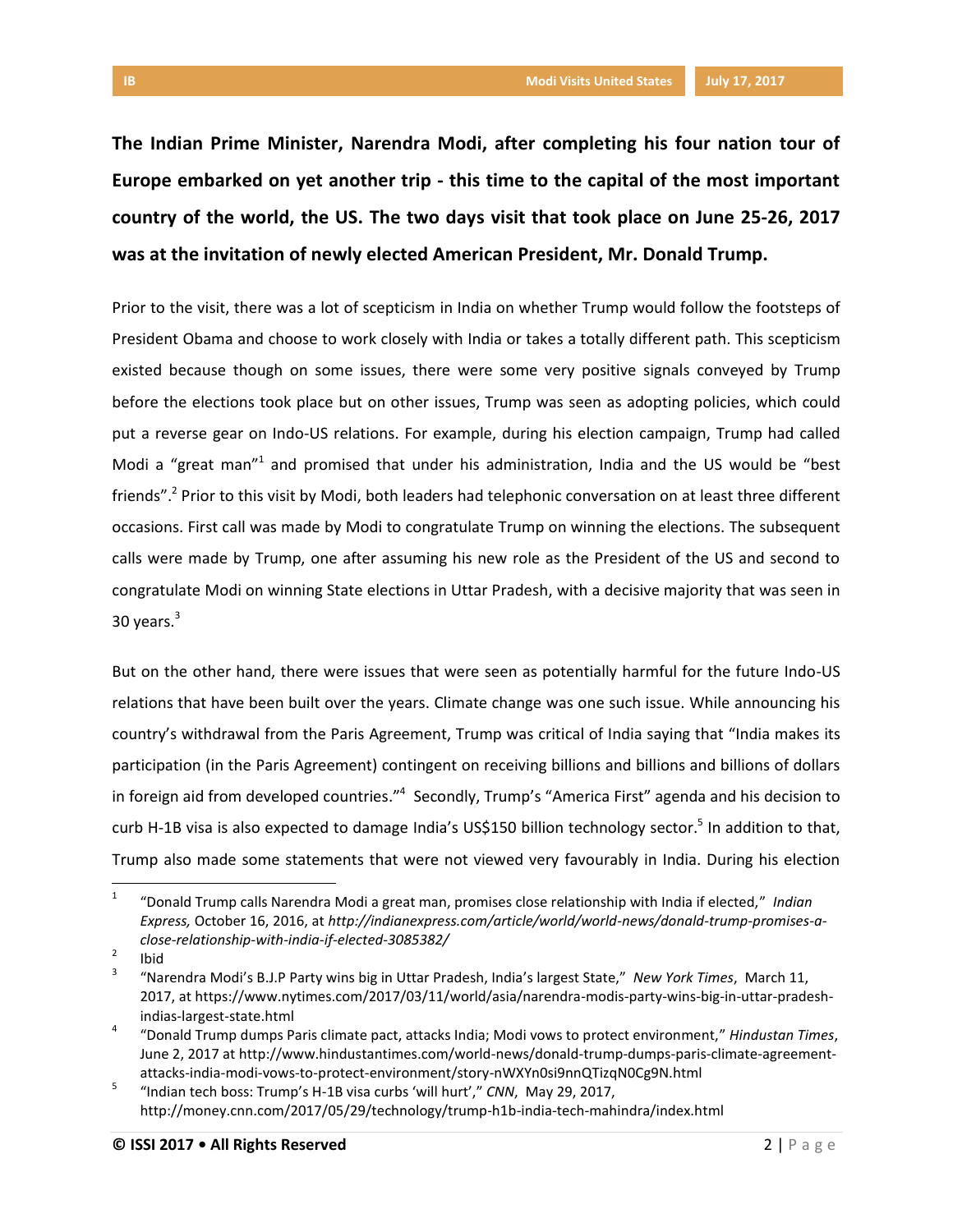campaign, Trump had offered to be a mediator between India and Pakistan on the issue of Kashmir. Though, recently during his visit to Pakistan, Senator John McCain reiterated that the US policy on Kashmir remains unchanged (the US believes that the issue of Kashmir should be resolved between India and Pakistan bilaterally. India too is apprehensive of third party mediation).

However, setting aside the issues of concern, the US announced sale of 22 Guardian unmanned aerial systems to India just before Modi embarked on the visit. The deal has been termed as game changer and is estimated to be worth \$2-3 billion.<sup>6</sup> Trump administration did not stop here. In a clear gesture of appeasement, the State Department also issued a notification naming Hizbul Mujahideen leader, Syed Salahuddin, as "Specially Designated Global Terrorist."<sup>7</sup> These steps set the positive tone for the visit by Modi.

The joint statement issued towards the end of meeting between Modi and Trump, began by marking 70 years of diplomatic relations between the two countries. The two leaders vowed to deepen the strategic partnership between their countries and advance common objectives like the combating terrorist threats and promoting strategic stability across Indo-Pacific region. Trump and Modi agreed that a close partnership between the US and India is central to peace and stability in the Indo-Pacific region. They called upon all nations to resolve territorial and maritime disputes peacefully and in accordance with the international law. On Afghanistan, Trump welcomed the Indian contributions to promote Afghanistan's democracy, stability, prosperity and security. The two leaders agreed to continue close consultations and cooperation in support of Afghanistan's future. The leaders strongly condemned continued provocations by the Democratic People's Republic of Korea (DPRK), emphasising that its destabilising pursuit of nuclear and ballistic missile programmes poses a grave threat to regional security and global peace. While touching upon the issue of terrorism, they committed to strengthen cooperation against terrorist threats from groups including Al-Qaida and ISIS. India appreciated the US designation of the Hizb-ul-Mujahideen leader as a Specially Designated Global Terrorist as evidence of the commitment of the US to end terror in all its forms. Much to the appeasement of India, the joint statement called on Pakistan to ensure that its territory is not to be used to launch terrorist attacks on other countries. Pakistan was further asked to expeditiously bring to justice the perpetrators of the 26/11 Mumbai,

l

<sup>6</sup> "Top 10 takeaways from Modi's US visit," *Hindu,* June 27, 2017, at

http://www.thehindu.com/news/national/top-10-takeaways-from-modis-us-visit/article19154197.ece 7 "US terms Hizb chief Salahuddin as global terrorist," *Hindu*, June 26, 2017 at http://www.thehindu.com/news/international/us-terms-hizb-chief-salahuddin-as-globalterrorist/article19151082.ece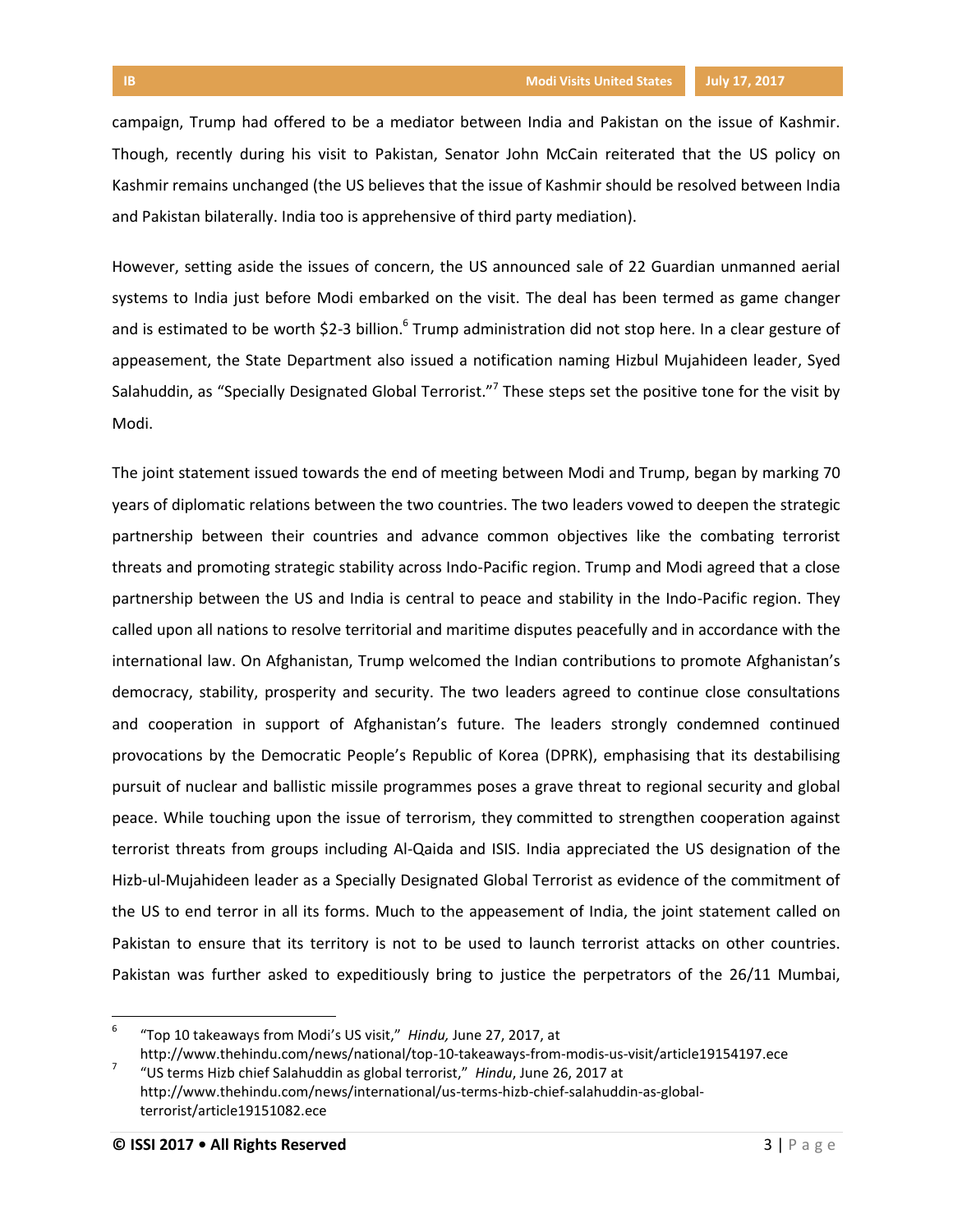Pathankot and other cross-border terrorist attacks. Trump and Modi also pledged to deepen defence and security cooperation building on the US's recognition of India as a major defence partner.<sup>8</sup> On China's mega project Belt and Road Initiative (BRI), the two leaders in their joint statement supported bolstering regional economic connectivity through the transparent development of infrastructure and the use of responsible debt financing practices, while ensuring respect for sovereignty and territorial integrity, the rule of law and the environment. This statement also reflected India's position on the project.<sup>9</sup>

The visit is being seen as a huge success in India. Indian Foreign Secretary, Mr. S. Jaishankar, while commenting on the visit said "this was frankly one of the most productive of all prime ministerial visits to the US."<sup>10</sup> Apart from Jaishankar, Modi himself was upbeat about his meeting with Trump and said that there was perfect meeting of minds between the two. In fact, Trump was also heard saying that he had "tremendous success"<sup>11</sup> in his meeting with Modi. In addition to having a successful meeting with Trump, Modi also met top CEOs of global giants like Apple, Microsoft and Google. The meeting focused on creating more job opportunities and investments. Further, Ivanka Trump will also lead a US delegation to Global Entrepreneurship Summit, which is being hosted by India later this year. Jaishankar also announced that from next year, liquefied natural gas (LNG) will start flowing to India from the US.

The relationship between India and the US is between two sovereign states. However, being the most powerful country in the world today, it is US's responsibility to adhere to the principles of Justice and fairness. Just to appease India, the US or the world community cannot ignore or deny the sacrifices that are being laid down by the Kashmiri people. To equate the just demand of Kashmiris of their right to self determination with terrorism is most unfortunate, especially at a time when Kashmiris have become the victims of worst forms of brutality at the hands of the Indian security forces. It is also worth mentioning here that while asking Pakistan to expeditiously bring to justice the perpetrators of Mumbai attack, the

 $\overline{a}$ 

<sup>8</sup> "Modi-Trump White House meeting: Full text of Joint Statement issued by India and US," *Indian Express*, June 27,2017, at http://indianexpress.com/article/india/pm-narendra-modi-donald-trump-white-house-meetingfull-text-of-joint-statement-issued-by-india-and-us-4723844/

<sup>9</sup> "Trump-Modi joint statement takes Pakistan to task," *Hindu*, June 27, 2017, http://www.thehindu.com/news/national/trump-modi-joint-statement-takes-pakistan-totask/article19153662.ece

<sup>10</sup> "Analysis of Indo-US joint Statement: tougher on Pakistan, softer on China," *Hindu,* June 27, 2017, http://www.thehindu.com/news/national/analysis-of-the-indo-us-joint-statement-tougher-on-pakistansofter-on-china-on-course-for-strategic-partnership/article19153997.ece

<sup>11</sup> Nirupama Rao, "Promises in the Rose Garden: Modi's US visit," *Hindu*, June 29, 2017, http://www.thehindu.com/opinion/lead/promises-in-the-rose-garden/article19166001.ece